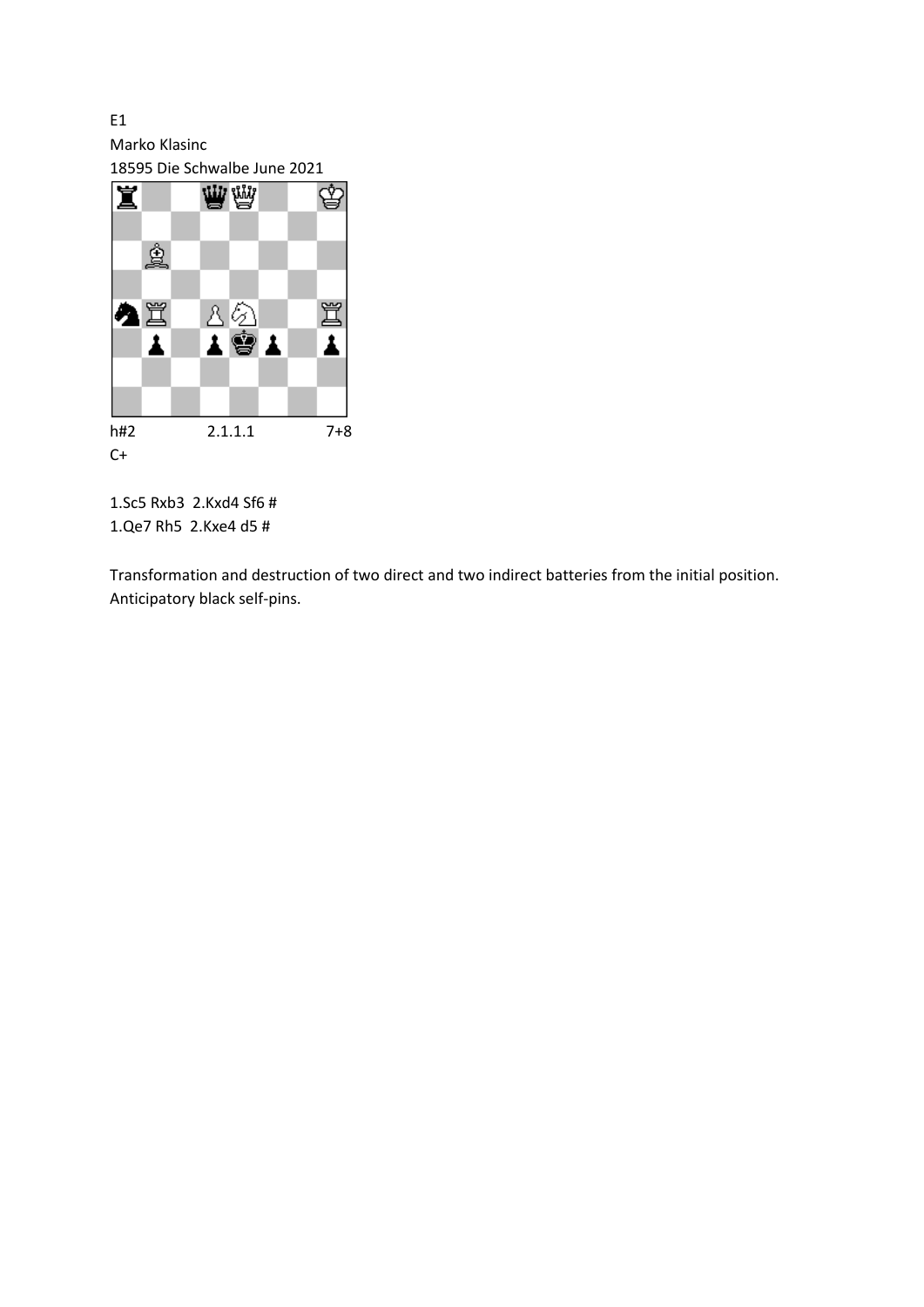E<sub>2</sub>

Marko Klasinc

2<sup>nd</sup> Prize 237-TT SuperProblem 2020



1.Q~ Bc2 2.Q~ Qa1 #?? 1.Qxf5! Bb3 2.Be4! Qa1 #

1.  $\sim$  Bg4 2.  $\sim$ (switchback) Qh8 #?? 1.Bf7! Bc2 2.Qd5! Qh8 #

Theme of the TT doubled, with the function exchange of three thematic units BB, WB & BQ.

Theme of TT:

First phase:

- Black piece A, which initially stands on square X (adjacent to Black King), executes  $1^{\text{st}}$  move;

- another Black piece goes on the released square X on  $2^{nd}$  move.

Second phase:

- Black piece A, which initially stands on square X (adjacent to Black King), executes 1<sup>st</sup> or 2<sup>nd</sup> move; - White guards the square X on 1<sup>st</sup> move.

In addition, on any move White (in one phase) and Black (in another phase) perform the same tactic idea (pinning/unpinning, opening/interference and etc).

Judges Menachem Witztum and Emanuel Navon (Israel)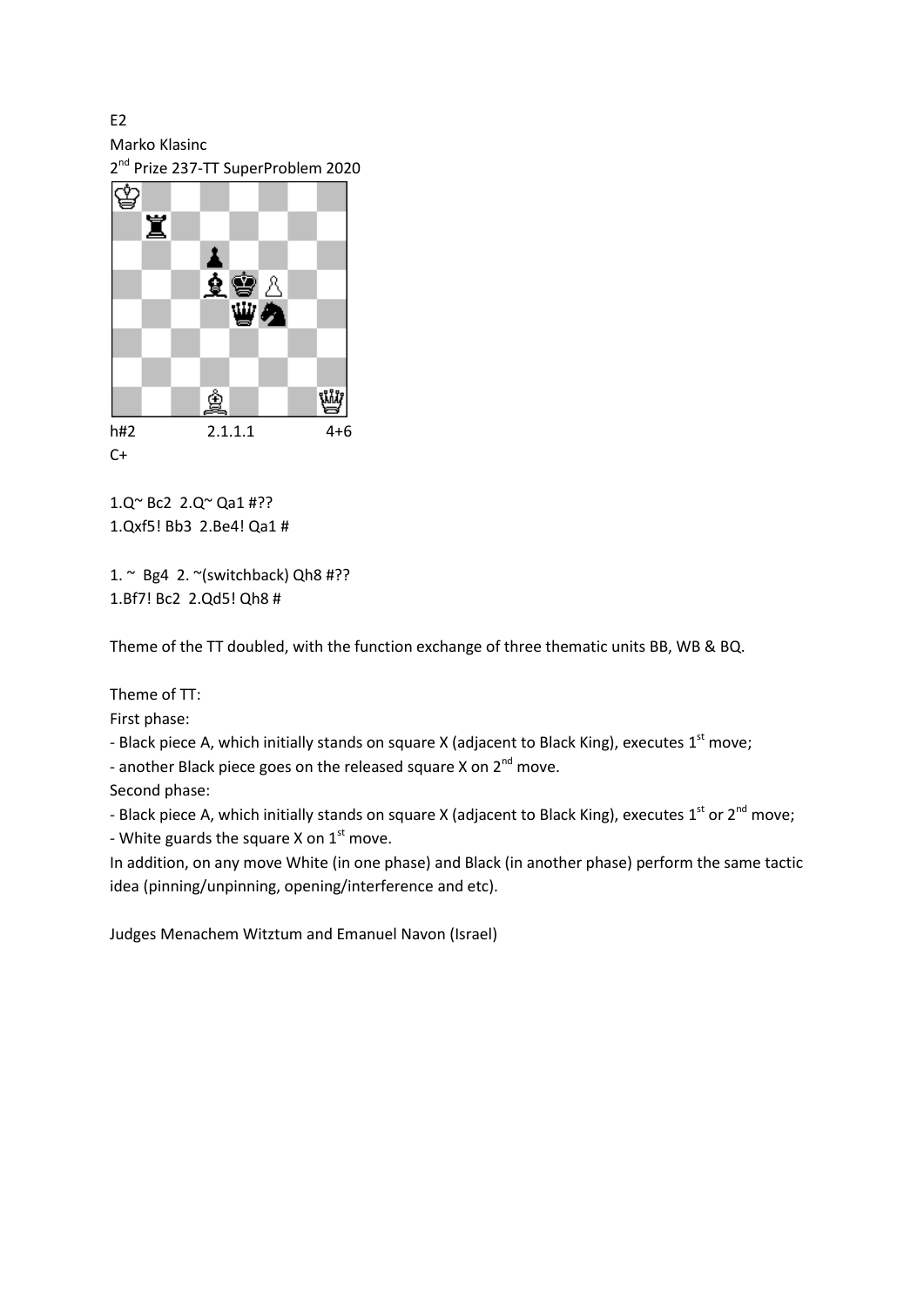Marko Klasinc

E3

3<sup>rd</sup> Prize Moscow Matryoska Vilnius 2019



1.Qg8! (Rd4?) Be3 2.Rd4 Sxf6 # 1.Qf7! (Bd4?) Bf2 2.Bd4 g4 #

Q-hideaways + Grimshaw

Theme of TT:

The black king has no legal moves in the diagram/twin position and makes no moves during the solution.

Judge: Valery Gurov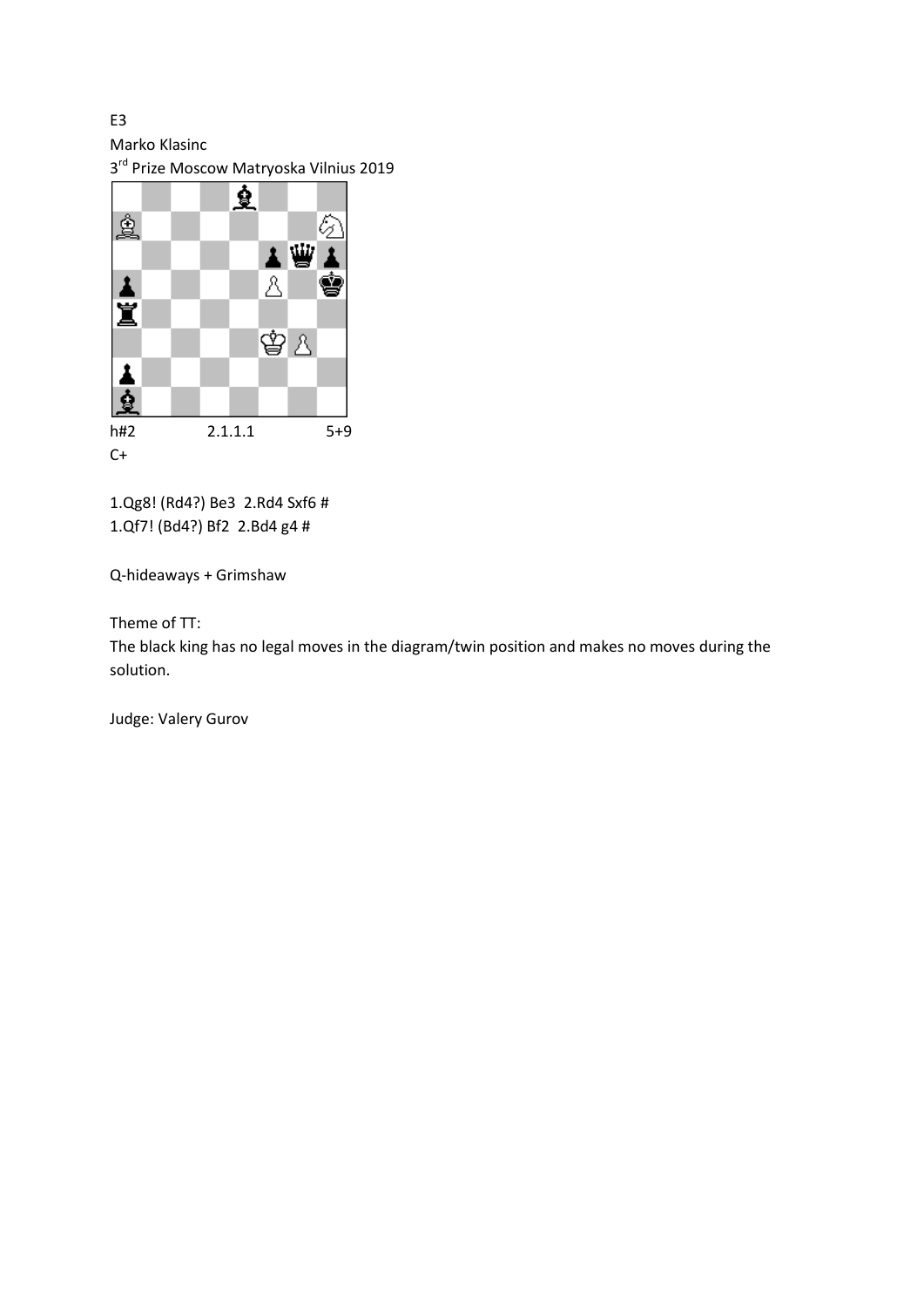E4

Marko Klasinc

6<sup>th</sup> Hon.Men. 22<sup>nd</sup> Sabra Vilnius 2019



b) 1.Qg3 Ba5 2.Qxe5 dxe3 # 1.Qh1? Sf7 2.Qxe4 Bb6 #? c) 1.Qc1 d3 2.Qc3 Sxe6 # 1.Qg3? Ba5 2.Qxe5 dxe3 #?

Cyclic presentation of the theme. Thematic white pieces (A) Sg5, Bc7, Pd2; thematic squares (X) e4, e5, c3.

Theme of TT:

White piece A, in the first move, guards square X, which is guarded by White piece B. The mate is given by white piece B. During the solution some kind of dual avoidance must exist.

Judge Menachem Witztum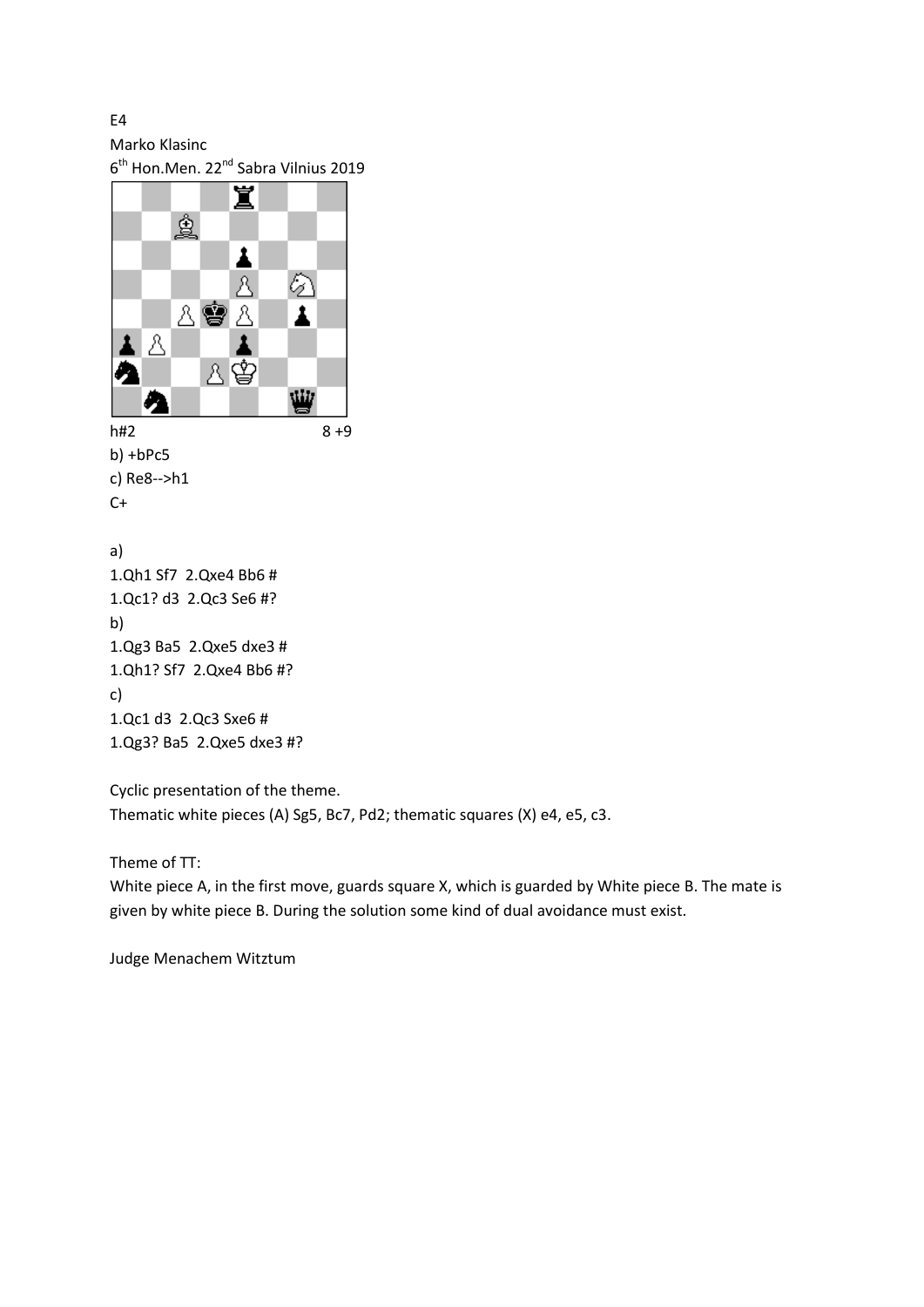E5

Marko Klasinc

2<sup>nd</sup> Hon.Men. Internet TT Vilnius 2019



1... **f3-f4** 2.Qe1+ Kxe1 3.Be2 Kxe2 4.Sc5 Kf3 5.Se6 **e3-e4** # 1... **e3-e4+** 2.Ke5 Ke3! 3.Be6 Kd2! 4.Qd1+ Ke3 5.Qd6 **f3-f4** #

White king (in the spirit of Chumakov theme) captures two black pieces in one solution, and plays two captureless tempo moves in another solution. Chameleon Echo model mates.

Theme of TT: Interchange between the first and the last white moves (AB – BA) with Chumakov theme I.

Judge Vilimantas Satkus